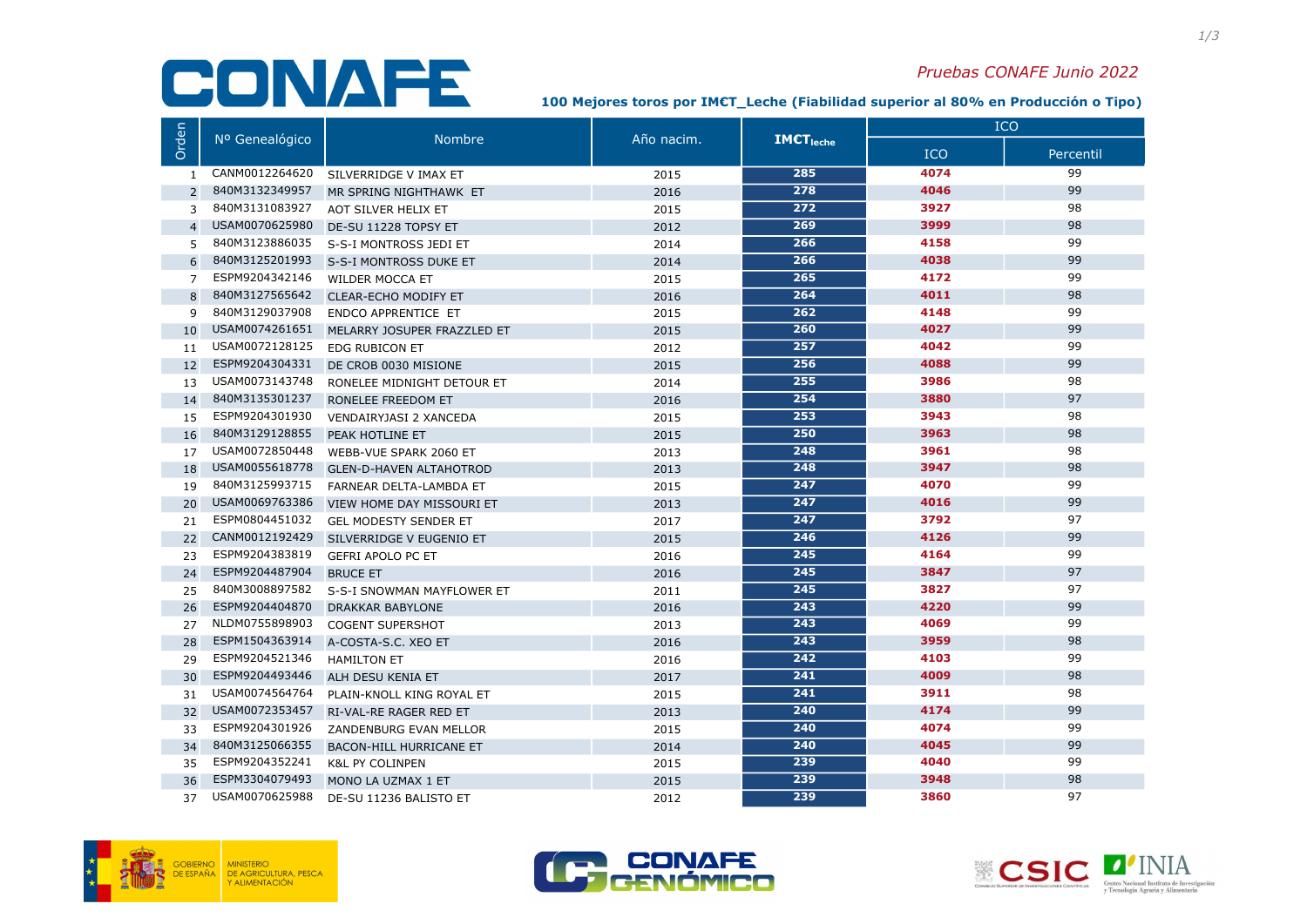# CONAFE

#### Pruebas CONAFE Junio 2022

100 Mejores toros por IM€T\_Leche (Fiabilidad superior al 80% en Producción o Tipo)

|       | Nº Genealógico | <b>Nombre</b>                  | Año nacim. | <b>IMCT</b> <sub>leche</sub> | <b>ICO</b> |           |
|-------|----------------|--------------------------------|------------|------------------------------|------------|-----------|
| Orden |                |                                |            |                              | <b>ICO</b> | Percentil |
| 38    | 840M3131003289 | S-S-I SILVER SPIKE ET          | 2015       | 238                          | 4001       | 98        |
| 39    | USAM0072852002 | DE-SU GALAPAGOS ET             | 2014       | 237                          | 3938       | 98        |
| 40    | CANM0012302901 | PROGENESIS OUTLAST ET          | 2015       | 235                          | 4094       | 99        |
| 41    | ESPM9204595960 | MOLENKAMP 6591 KARTEL          | 2017       | 234                          | 4066       | 99        |
| 42    | CANM0012529327 | PROGENESIS TOPNOTCH ET         | 2016       | 234                          | 4021       | 99        |
| 43    | ESPM9204108005 | <b>JULIUS ET</b>               | 2014       | 234                          | 3927       | 98        |
| 44    | 840M3133064360 | ENDCO VIEWPOINT ET             | 2015       | 234                          | 3783       | 97        |
| 45    | USAM0070726929 | UECKER SUPERSIRE JOSUPER ET    | 2013       | 233                          | 3677       | 95        |
| 46    | ESPM1504057975 | SAN-RIAN NORD+S BALISTO FIV ET | 2015       | 232                          | 3919       | 98        |
| 47    | ESPM9204501763 | DG BERTIN ET                   | 2016       | 232                          | 3797       | 97        |
| 48    | NLDM0533730469 | <b>DELTA G-FORCE</b>           | 2010       | 232                          | 3785       | 97        |
| 49    | ESPM9204634816 | <b>SALVUS ET</b>               | 2017       | 231                          | 4218       | 99        |
| 50    | ESPM9204586122 | ANDERSTRUP SUPERHERO HIGHWAY   | 2017       | 230                          | 4032       | 99        |
| 51    | ITAM9991363560 | <b>GARIONI RYL VANHALEN</b>    | 2015       | 230                          | 3898       | 98        |
| 52    | ESPM9204352246 | <b>SENATOR ET</b>              | 2016       | 230                          | 3816       | 97        |
| 53    | NLDM0949033666 | <b>WESTENRADE ALTASPRING</b>   | 2013       | 230                          | 3772       | 97        |
| 54    | USAM0072156794 | SEAGULL-BAY SILVER ET          | 2013       | 230                          | 3768       | 96        |
| 55    | ESPM9204261800 | <b>KIRON ET</b>                | 2015       | 229                          | 4133       | 99        |
| 56    | ESPM9204301931 | <b>WILDER MARZIPAN ET</b>      | 2015       | 229                          | 4080       | 99        |
| 57    | ESPM9204342143 | BRIA DOC ET                    | 2015       | 229                          | 3838       | 97        |
| 58    | USAM0071703339 | <b>BACON-HILL MONTROSS ET</b>  | 2012       | 229                          | 3549       | 94        |
| 59    | 840M3129205459 | PEAK ALTAAMULET ET             | 2015       | 228                          | 3790       | 97        |
| 60    | DEUM0357104289 | <b>BLONDIN ARKANSAS ET</b>     | 2014       | 228                          | 3721       | 96        |
| 61    | ESPM9204586120 | KL KYO ET                      | 2017       | 227                          | 3891       | 98        |
| 62    | USAM0070626148 | DE-SU MGL GREENWAY 11396 ET    | 2012       | 227                          | 3699       | 96        |
| 63    | ESPM9204292619 | AKILIA KIWI ET                 | 2015       | 226                          | 4016       | 99        |
| 64    | ESPM0804454648 | <b>GEL GATEDANCER CONCORD</b>  | 2017       | 225                          | 3741       | 96        |
| 65    | CANM0011591480 | DELABERGE PEPPER ETM           | 2012       | 224                          | 3930       | 98        |
| 66    | 840M3132417775 | WOODCREST KING DOC ET          | 2015       | 224                          | 3905       | 98        |
| 67    | ESPM9204292620 | DANICA SICILIA ET              | 2015       | 224                          | 3889       | 98        |
| 68    | USAM0058591942 | LARCREST COMMANDER ET          | 2012       | 224                          | 3820       | 97        |
| 69    | ESPM9204352139 | POPPE K&L BC SNOOPY            | 2016       | 222                          | 3930       | 98        |
| 70    | ESPM9204493444 | <b>IDA JEFE ET</b>             | 2017       | 222                          | 3751       | 96        |
| 71    | USAM0069829746 | LONE-OAK-ACRES ALTARABO ET     | 2012       | 221                          | 3884       | 97        |
| 72    | ESPM9204501765 | <b>ARKMAN SNIPER ET</b>        | 2017       | 221                          | 3823       | 97        |
| 73    | ESPM2704363989 | CAMPOLONGO ST RENAN FIV ET     | 2017       | 221                          | 3791       | 97        |
| 74    | ESPM9204521344 | BEEZE LAZAROXY JULE P ROJO     | 2016       | 220                          | 3934       | 98        |